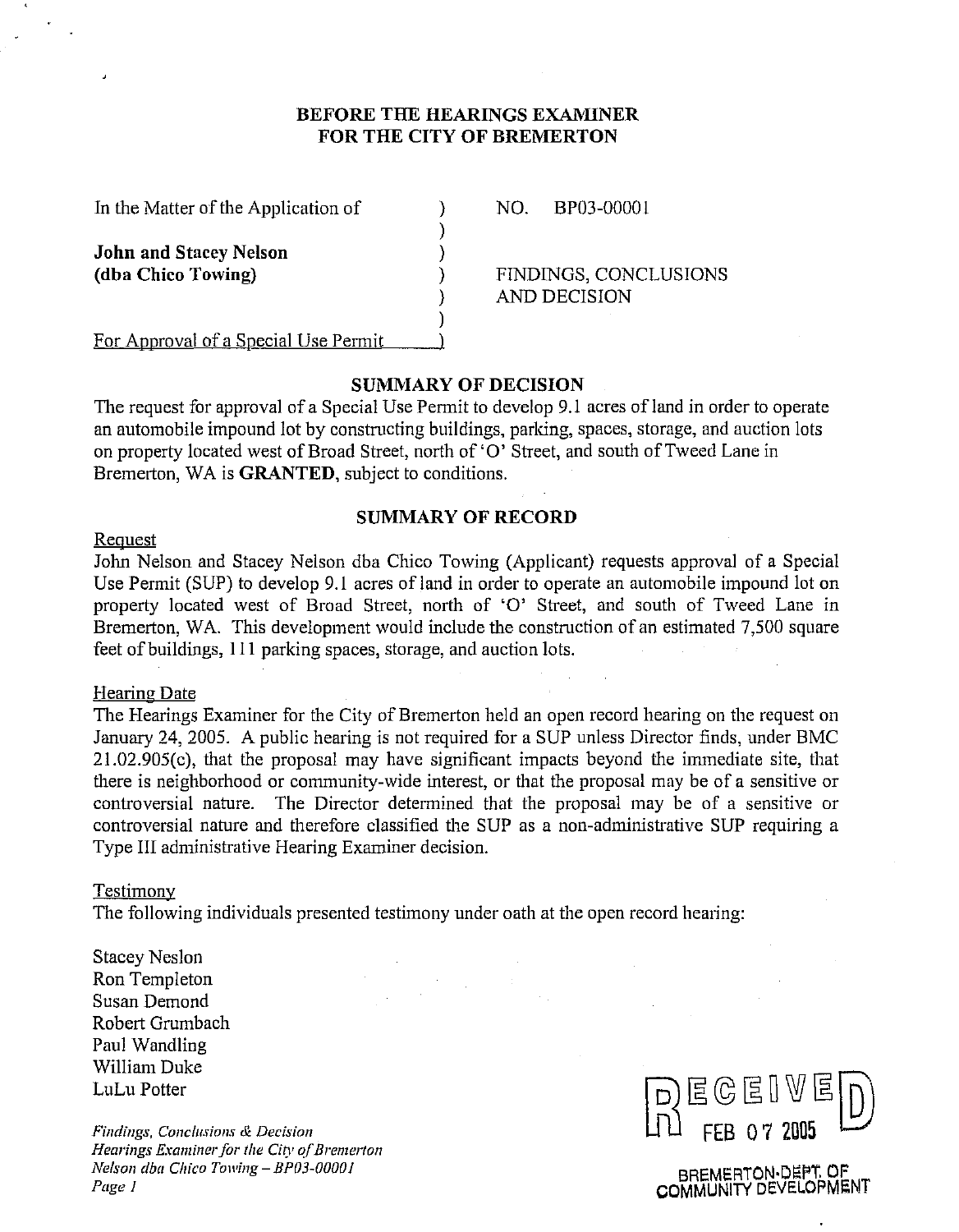L.J. Moore Dean Warley Michael Hudson

Exhibits

The following exhibits were admitted as part of the official record at the open record hearing:

# Exhibit 1 City of Bremerton, Department of Community Development Staff Report, Conclusions and Findings

# **+INSERT EXHIBIT LISTING**

| Exhibit 16 | City of Bremerton, Staff Presentation by Richard Grumbach (Powerpoint Slides) |
|------------|-------------------------------------------------------------------------------|
| Exhibit 17 | Letter from William T. Duke                                                   |
| Exhibit 18 | Preliminary Site Plan                                                         |
| Exhibit 19 | Owner Profiles – John Nelson and Stacey Tucker Nelson                         |
| Exhibit 20 | Letter from Robert Forbes, Chief of Police, City of Bremerton                 |
| Exhibit 23 | Proposed Modifications to Conditions 6 and 8                                  |

Based upon the evidence admitted at the open record hearing, the Hearings Examiner enters the following Findings of Fact and Conclusions of Law:

# **FINDINGS**

- 1. The Applicant requests approval of a Special Use Permit (SUP) to develop 9.1 acres of land in order to operate an automobile impound lot on property located west of Broad Street, north of '0' Street, and south of Tweed Lane. The Tax Assessor's Parcel Number are 202401-1-001-2000 and 212401-2-040-2000.' *Exhibit* I, *StojfReport, page* 1-2.
- 2. **7** In addition, the Applicant seeks to operate automobile auctions on the site one weekend a month. According to the Applicant, state law requires auctioning of vehicles after a period of time. The auctions are a subordinate activity to the impound lot and, pursuant to BMC 21.02.190 (Accessory Uses and Structures) are allowed if the SUP is approved. *Exhibit 1, Staff Report, page 7; Testimony of Mr. Grumbach.*
- 3. The subject property is approximately 8.75 acres<sup>2</sup> and is zoned Industrial Park (IP) under

<sup>&</sup>lt;sup>1</sup> The abbreviated legal descriptions for the subject property are as follows: Lot  $202401$ -1-001-2000: The east half of the northeast quarter of Section 20, Township 24 North, Range I East, W.M. in Kitsap County, Washington. Lot 212401-2-040-2000: The west half of the northwest quarter of the northwest quarter of the northwest quarter of Section 21, Township 24 North, Range 1 East, W.M., in Kitsap County, Washington. *Exhibit 1, Staff Report, page* -. **7** 

The Hearing Examiner notes a discrepancy in the size of the subject property. The Preliminary Site Plan and portions of the Staff Report state that the property is approximately 9.1 acres in size. However, page 2 of the Staff Report states that the property is 8.75 acres in size. The Hearing Examiner is proceeding under the presumption that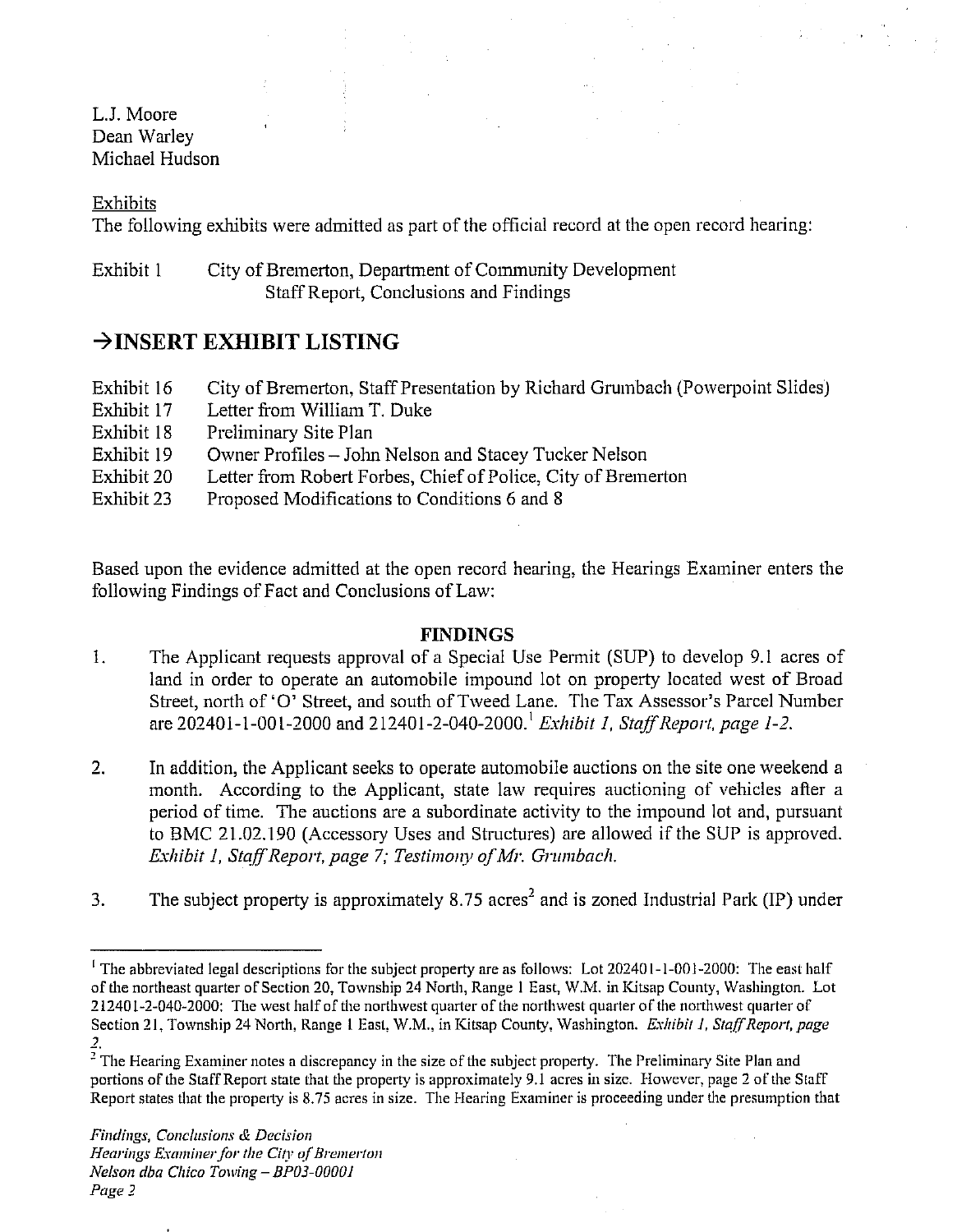both the City's zoning code and the Comprehensive Plan Designation.<sup>3</sup> The surrounding land is zoned both Residential Low-Density (SF-3) and Industrial Park (IP). Land to the north and east of the subject property is zoned SF-3 and is used primarily for singlefamily residential purposes. Land to the south of the subject property is zoned SF-3 and IP but is currently used only for singlc-family resident. Land to the west of the subject property is zoned IP and is used for a rock quarry (mining operations). *Exhibit 1, Staff Report, page 2; Exhibit 16, Staff Presentation, page 2, 4-9.* The proposal is compatible with adjacent uses and existing residential neighborhoods, subject to site screening and buffering requirements. *Exhibit 16, Staff Presentation, page 22.* 

- 4. The subject project is located in a fonner 'borrow pit' which caused extensive alterations to the topography. The subject property now consists of a steep slope in the northerly portion, interrupted by a level plain, and lesser slopes in the southerly and southwesterly portions. The slopes are in a downward northeasterly direction. Critical areas do exist on site. The subject property has wetlands in the north/easterly portions and a stream that transects the site from southwest to northwest. Ingress/egress is from Tweed Lane and the site is served by public water and sanitary sewer services. *Exhibit 1, Staff Report, page 3; Exhibit 18, Preliminary Site Plan.*
- *5.* The subject property currently has a moderate to dense vegetation cover. Several abandon structures are located on the site, including an abandon house. Applicant has proposed to remove all existing structures. *Exhibit 1, Staff Report, page 2 and 7; Exhibit 16. StnffPresentatior~ page* **5.**
- *6.* At the time of application, the Comprehensive Plan designates the subject property as "industrial Park." The purpose of the IP zone to provide areas for a mix of office, wholesale, trade and distribution, bulk retailing, and light manufacturing in a low-density, campus-like environment. The district shall be designed to minimize adverse effects on adjacent areas and to present an attractive well-landscaped appearance. IP businesses should require little or no outdoor storage of products, materials or equipment, and operations should, for the most part, be contained within enclosed structures. *Exhibit I, Staff Report, page 8; BMC 21.02, Table 120.*
- 7. The location and design of the proposed auto impound lot is consistent with the City's Comprehensive Plan including Goals 1, 2, 5, 10, and 12 which all seek to promote a strong local economy and development in urban areas where adequate public facilities exist. *Exhibit 1. StaffReport, page. 3-4.*
- 8. Applicant submitted a preliminary conceptual site plan as support for the SUP and SEPA review. Review for compliance with city development standards still need to occur prior

the subject property is 9.1 acres in size and requests that the City provide the Hearing Examiner with the correct acreage so that the record is accurate.

<sup>&</sup>lt;sup>3</sup> The property had previously been zoned as SF-3 but was changed to IP in December 2001. The site was zoned IP at the time Applicants submitted the application. However, the City Council has recently adopled a new compreliensive plan and the site is now designated as "Industrial"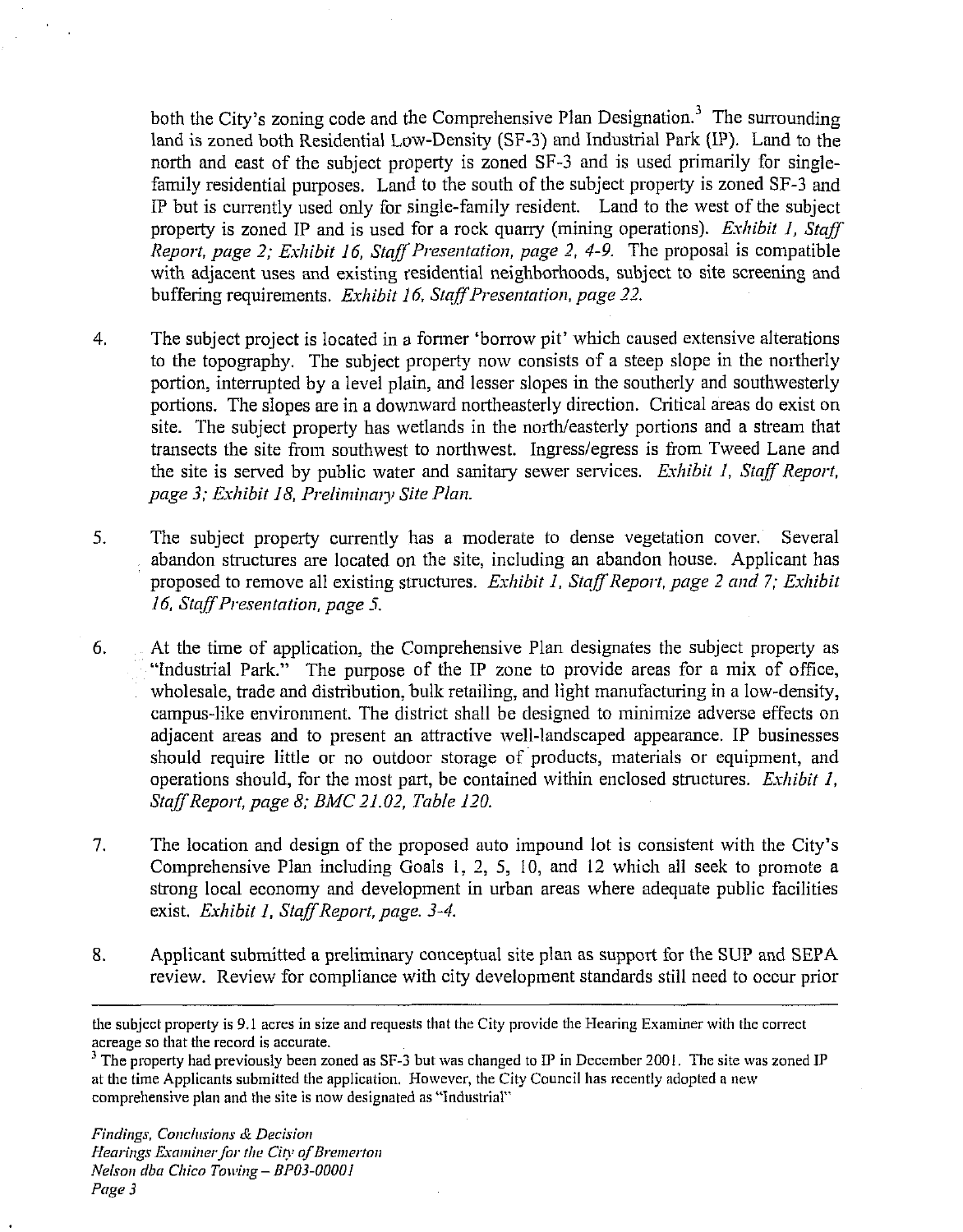to issuance of any building permits. *Exhibit 1, Staff Report, pages 7* 

- 9. Applicant has proposed that this development occur in phases. This SUP involves the first phase of development which Applicant states shall include the development of 4500 square 7500 square feet of buildings (office, maintenance, and auction); 106 parking spaces (customer and auction); road, utility, and storm water improvements; and will involve the cutting and filling of soils. *Exhibit 16, Staff Presentation, page 12*. Future development, not in consideration under this SUPT, is anticipated to include additional parking, relocation of an existing stream, and construction of a warehouse storage building. *Exhibit 16, Staff Presentation, page 12.*
- $10.$ In June 2003, Applicant submitted the initial application, the Department of Community Development started processing as a special use permit. The application was initially determined incomplete due to the City's need for more infonnation about geologically hazardous areas, the identified stream, and the wetlands. The Applicant complied with the City's request and the application was determined to be complete in August 2004. *Eshibit 1, Staff Report, pages 5-6.*
- 11. All setbacks required under City code have been met. Official review for compliance will occur during fonnal site plan review. *Exhibit I, Staff Report, page 8; Exhibit 16, StaffPresentatiori, page 20.*
- 12. The proposal was sent to reviewing agencies for comment. Comments were'received by the following departments:
	- City of Bremerton Engineering Department: Comments pertained to storm water  $\bullet$ and water quality, road impacts (ingresslegress, paving); and lighting. *Exhibit I, StaffReport, page 17-18.*
	- City of Bremerton Fire Department: Comments pertained to access to and conditions of roads, availability of hydrants, and premise identification. *Exhibit I. Staff Report, page 18.*
	- Suquamish Tribe Fisheries Department: Comments pertained to the fact that the site is within the "usual and accustomed fishing area" of the Tribe; mitigation measures to avoid or reduce impacts on wetland and stream; consideration of physical and geological limitations; and stom water quality and quantity. *Exhibit 1. Staff Report, page 18.*
	- **<sup>o</sup>**Washington State Department of Fish **Sr** Wildlife: Comments pertained to wetlands, stream relocation (HPA required), and buffer averaging. *Exhibit I, StaffReport, page 18.*
	- City of Bremerton Police Department submitted no concerns and requested no conditions regarding public safety. The police supported the proposal seeing it as enhancing the Applicant's ability to service the towing needs of both the City and its residents. *Exhibit 20, Letter from Bremerton Chief of Police.*
- 13. Written Public Comments were received by nearby property owners. Nearby property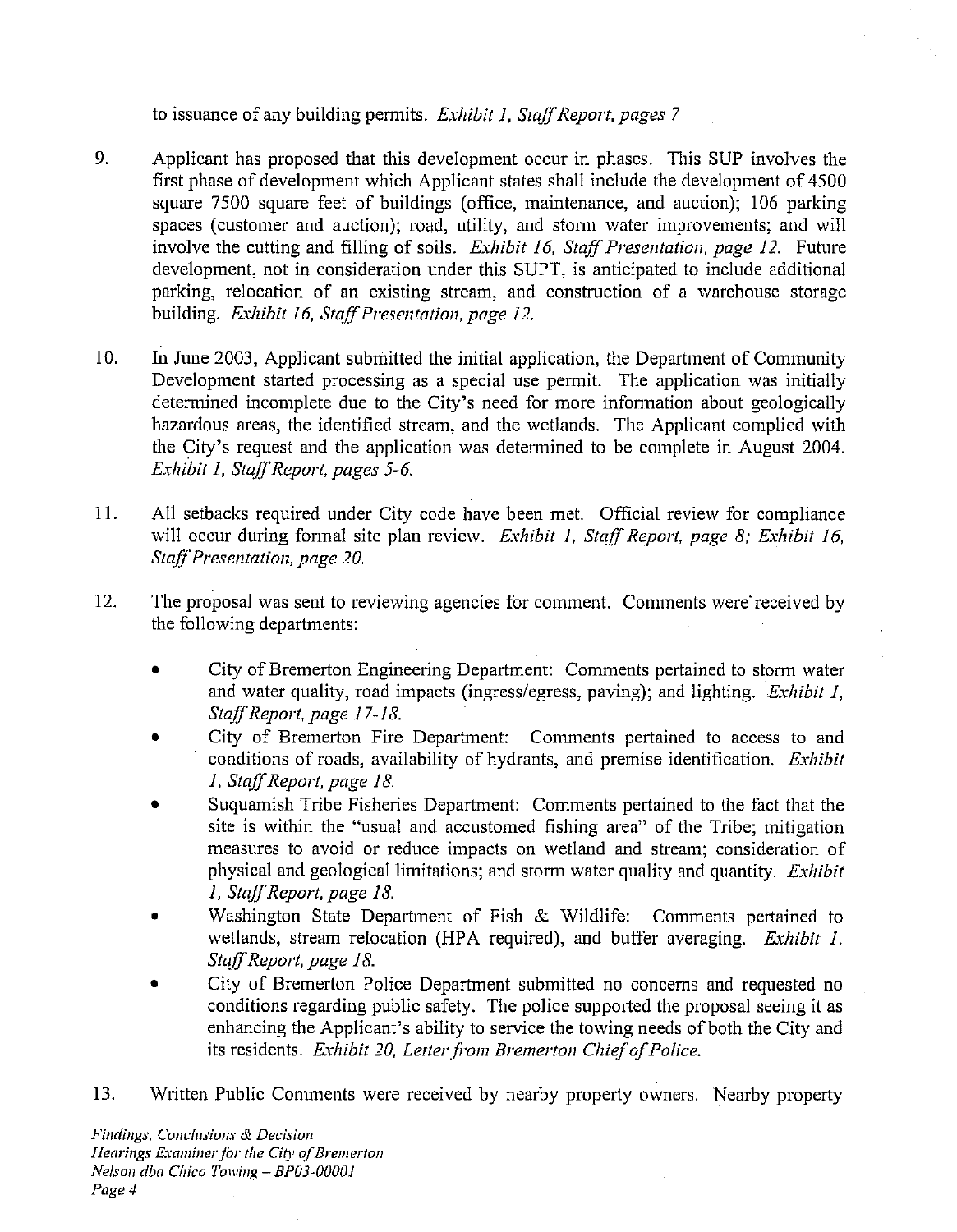owners also provided testimony at the hearing. Both written and oral comments pertained to traffic impacts (access, parking, safety for children); noise impacts from 24-7 operation; geological hazards; impacts on wetland and stream created by filling wetland, vegetation removal, and contamination from cars; property devaluation; increase in crime rate; and lack of proper notification to surrounding property owners. *Exhibit 1, Staff Report, page 20-21; Exhibit 16, Staff presentation, page 24; Exhibit 17; Testimony of Mr. Duke; Testimony of Mr. Hudson; Testimony of Mr. Wartley; Testimony of Ms. Potter.* 

- 14. The Applicant's preliminary site plan shows 134 spaces at completion of both phases. Phase one provides for construction of 50 parking space which may not be adequate to serve the proposal. The number of off-street parking spaces will be determined as the applicant develops and utilizes the site. *Exhibit 1, Staff Report, page 9; Exhibit 16, Staff Presentation, page 14, 20.*
- 15. Landscaping proposed by the Applicant appears to be adequate. Applicant proposes to provide a 15-foot vegetative buffer along the southern property line. However, a yearround sight barrier is required in those areas adjacent to residentially zoned properties. These properties are located on the north, south, and east side of the subject property. Applicant must still provide a detailed landscaping plan. *Exhibit 1, Staff Report, page 11; Exhibit 16, Staff Presentation, page 14, 20.*
- 16. The subject property contains extensive critical areas including geographical hazardous a ish areas, stream corridors, wetlands, and buffer zones. Applicant has submitted a *Soil arid Slope Survey and Geological Report,* prepared by AL Hart Engineering Geologist (May 2003), stating that the development would not create a risk to either the proposed <sup>5</sup> development or adjacent properties. *Exhibit 1, Staff Report, page 12; Exhibit 16, Staff Presentation, page 15, 21.* Applicant submitted a *Wetland Analysis Report for the 10 Acre Parcel on* 0 *Street,* prepared by Wiltennood Associates (December 2004), stating that a Type I1 wetland was identified, requiring a 100-foot buffer, and a Type 111 stream was identified, requiring a 25-foot buffer. A Wetland Permit and a Hydraulic Project Permit will be required for the proposal. *Exhibit 1, Staff Report, page 12; Exhibit 16, Staff Presentation, page 16, 21.*
- 17. Pursuant to the State Environmental Policy Act (RCW 43.21.C), the City of Bremerton was designated as the lead agency for the identification of probably significant adverse environmental impacts from the proposed project. A Mitigated Determination of Non-Significance (MDNS) was issued on January 5,2005, and concluded that the proposal, as conditioned, would not adversely affect the environment. Seventeen conditions were provided for in the MDNS. *Exliibit I, Staff Report, page I; Eshibit 16, Staff Presentation, page 21, 25.*
- 18. To address storm water requirements, Applicant submitted a *Preliminary Hydrologic Analysis for Tweed Lane Industrial Park, prepared by Map LTD, this preliminary plan* needs revisions. Full compliance will be evaluated during site plan review. *Exhibit 1*, *Staff Report, page 15; Exhibit 16, Staff Presentation, page 18, 20; Testimony of Mr.*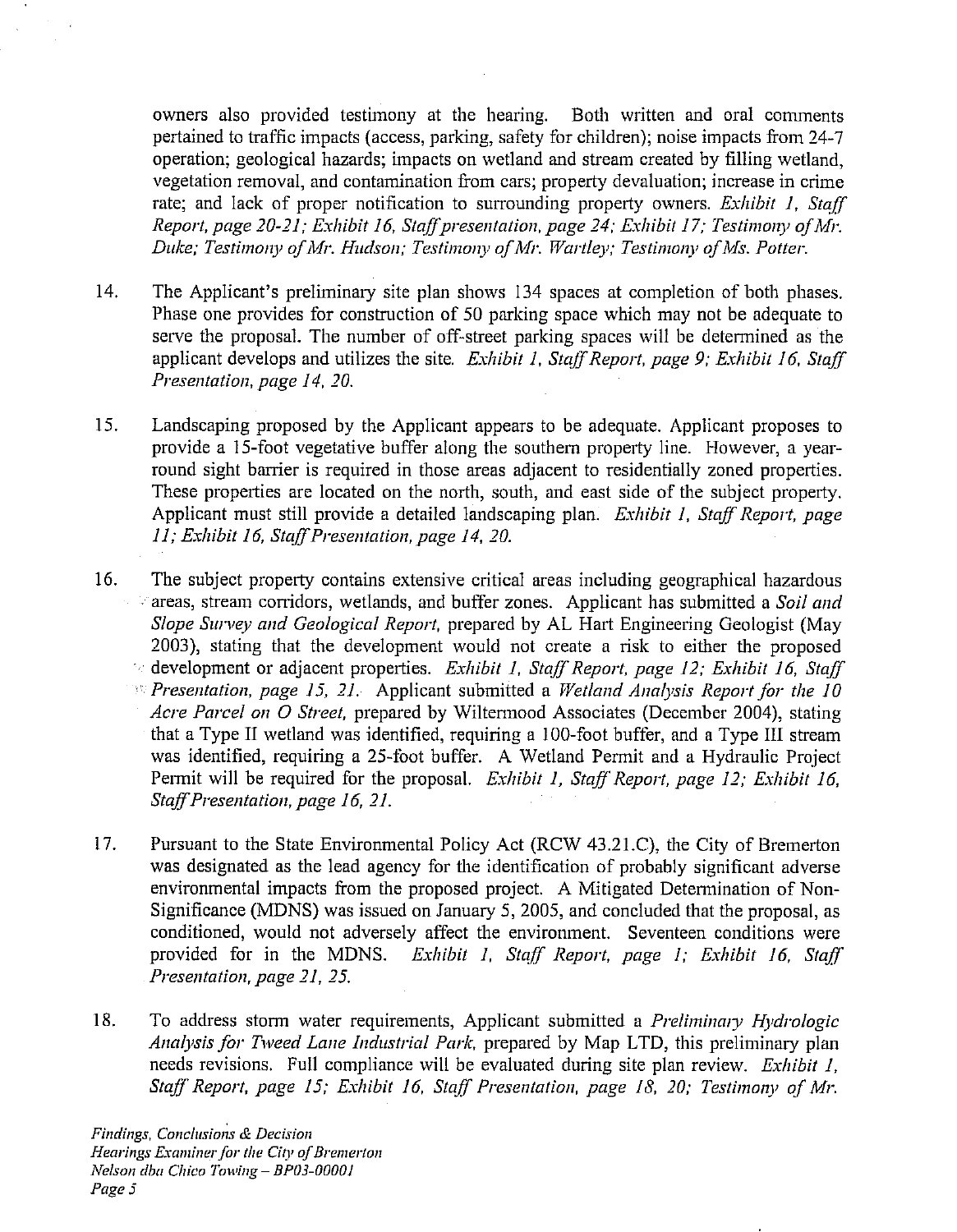## Wandling; Testimony of Ms. Demond.

- The proposal was reviewed by the City Engineer for traffic impacts. A traffic study is 19. not required for a SUP. *Exhibit 1, Staff Report, page 16; Exhibit 16, Staff Presentation, page IS.*
- Though the Applicant operates a 24-hour, 365-day a year schedule, the majority of 20. Applicant's business occurs between the hours of 8:OO am and 6:00 pm, Monday through Friday. Since Applicant provides services to the City of Bremerton, pursuant to BMC 9.10.020, the Applicant must maintain a business office opened and manned 24 hours a day, 7 days a week. *Exhibit I, StqffReport, page 7.*
- 21. Notice was provided regarding application, completeness of application, SEPA determination, and the public hearing was mailed to property owners within 300 feet of the subject property. Notice was published in The Sun. *Exhibit 1, Staff Report, pages* 17; Exhibits 16, Staff Presentation, page 26..

## **CONCLUSIONS**

# Jurisdiction

The Hearings Examiner is granted jurisdiction to hear and decide applications for Special Use Permits pursuant to Section 21.02.850 of the Bremerton Municipal Code. The decision may be to approve, approve with conditions, or deny the application.

# Criteria for Review

To approve a Special Use Permit, the Hearings Examiner must find that the application satisfies the applicable criteria for review; is consistent with the Comprehensive Plan and other adopted plans; and conforms to all applicable City development regulations, minimum standards, and design guidelines. *BkfC 21.02.885.* BMC 21.02.905(d) provides that a Special Use Permit may be approved if all of the following questions can be answered "yes":

- 1. Is the proposal consistent with the City's Comprehensive Plan and either designated "SUP" in the Zoning Ordinance, or is being processed as an "Unlisted Use"?
- 2. Will the proposal comply with all applicable development standards and requirements, including the availability of all needed utilities and services?
- 3. Will the proposal, along with any mitigation measures or other conditions of approval, avoid significant adverse environmental consequences?
- 4. Will the proposal be compatible with adjacent uses and surrounding neighborhood?
- 5. Does the proposal comply with all other criteria or design guidelines that are applicable to the specific use or type of development?

The Hearings Examiner has authority to impose such conditions as site orientation, fencing, buffering, parking location, lighting, access, hours of operation or others as conditions of SUP approval if needed to prevent adverse impacts and/or ensure compatibility of the surrounding area. *BhIC 21.02.905(e).*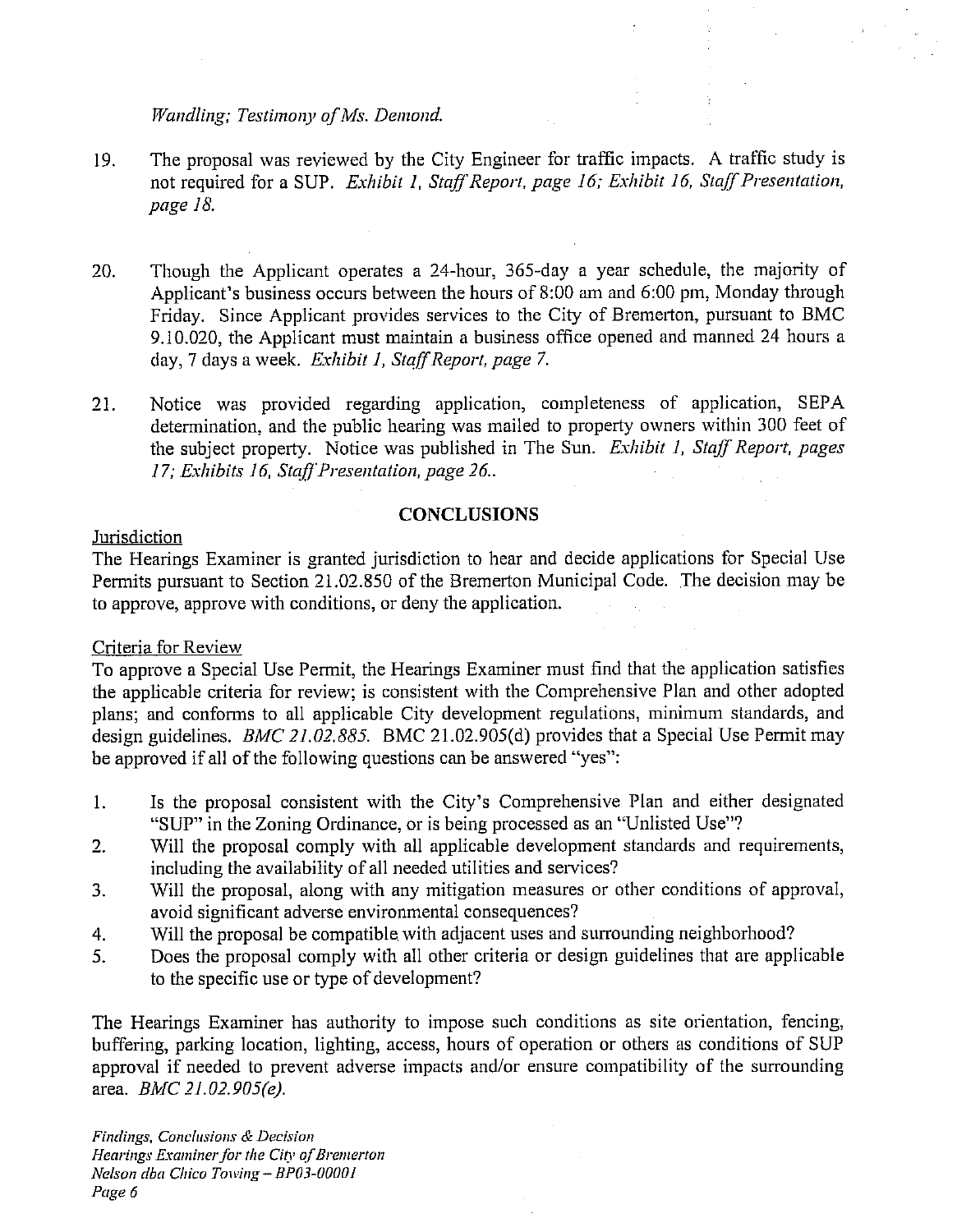#### Conclusions Based on Findines

3.  $\frac{1}{2}$  ).

 $\omega_{\rm NL}$  $\ddot{\phantom{a}}$   $d.$ 

- **1.** With conditions, the proposal satisfies the criteria for approval of a Special Use Permit.
	- The proposed use is consistent with the City's Comprehensive Plan and is a. designated SUP in the Zoning Ordinance. *Findings of Fact 3, 6, and 7.*
	- b. Utilities and public services are available. The project will be developed to be in compliance with all applicable development standards, including traffic impact, roads standards, parking standards, stormwater standards, setback and building height and bulk standards at time of site plan review. With conditions, the preliminary conceptual plan demonstrates that the proposal will comply with all applicable standards and requirements. *Findings of Fact 4, 8, 11, 14, 15, 16, and IS.*

The proposal, as mitigated, will not have significant adverse environmental C. consequences to the subject property or to surrounding properties. Compliance with development standards set forth in the MDNS will ensure mitigation of any impacts that might occur during or after construction. Geotechnical reports and wetland delineation reports show a minimization of impacts to hazardous areas, the wetland, and to the stream. *Findings of Fact Nos. 16 and 17*.

The subject property is in a transitional area between residential and industrial uses (previously mining). The proposed use is industrial in nature and the clustering design of the proposal will integrate with the surround residential development. As conditioned, the project would be compatible with adjacent uses. *Findings of Fact Nos.* 3, 6, and 7.

Site plan review and the building permit process will be sufficient to ensure  $e_{i}$ compliance with all applicable design standards pertinent to the zone and use of the proposed development. *Finding of Fact No. 8, 11, and 18.* 

#### **DECISION**

Based upon the preceding Findings of Fact and Conclusions, the request for approval of a Special Use Permit to develop 9.1 acres of land in order to operate an automobile impound lot by constructing buildings, parking, spaces, storage, and auction lots on property located west of Broad Street, north of '0' Street, and south of Tweed Lane in, Bremerton, WA is **GRANTED,**  subject to the following conditions:

1. The 17 conditions set forth in the Mitigated Determination of Nonsignificance dated January 5, 2005 are incorporated as conditions for approving the Special Use Permit.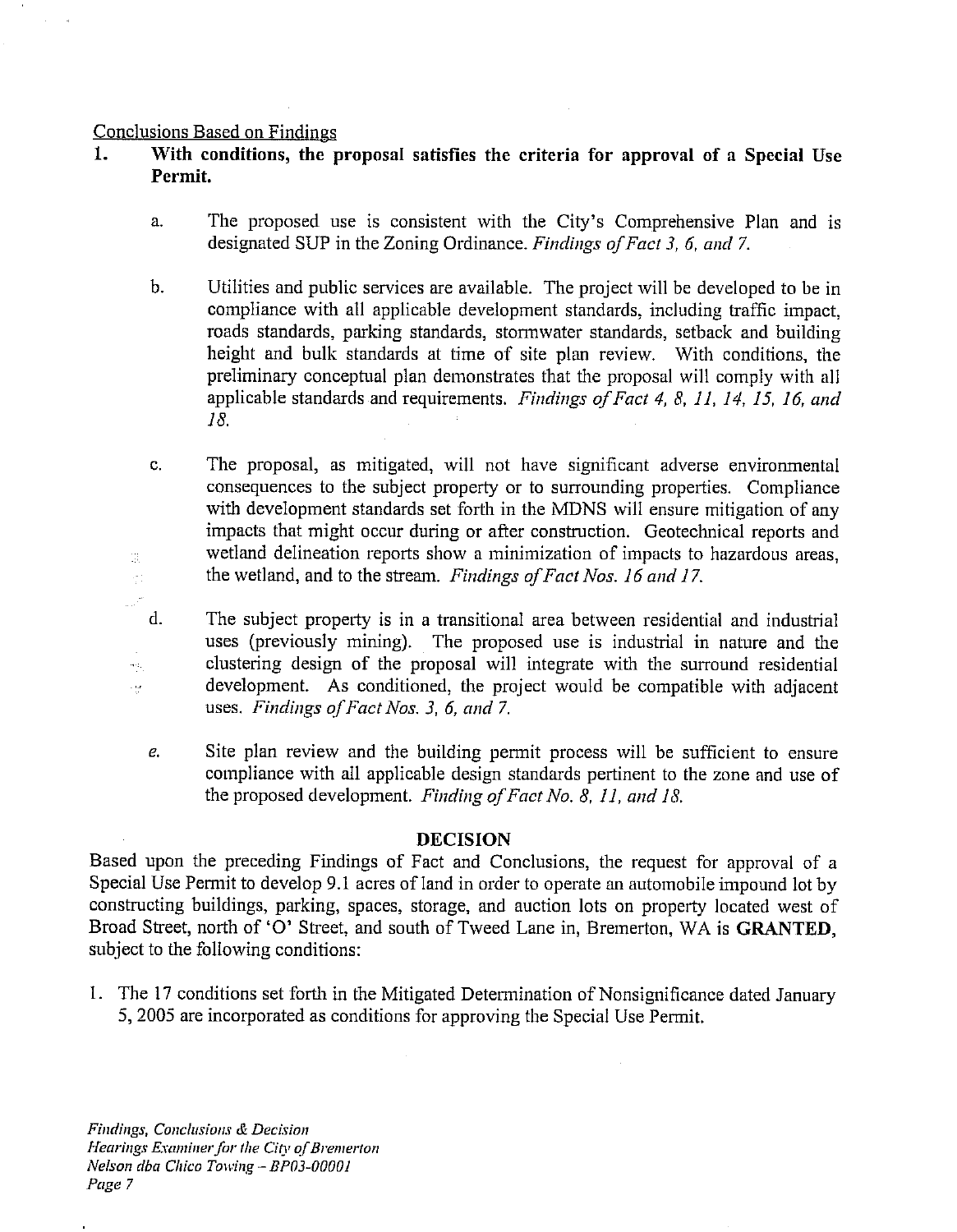- 2. All parking, automobile circulation, and storage areas shall be paved with an all weather surface as defined in BMC 21.02.070 prior to the area being utilized or occupied. No parking or storage shall be allowed on areas without an approved paved surface.
- **3.** The Applicant shall take measures to prevent the parking or storage of vehicles on unapproved surfaces. Such measures may include fencing, landscaping, earthen berms, or other measures approved by the Director. These measures shall be included with site plan review and must be approved by the Director and installed prior to occupancy of the site.
- 4. Landscaping shall be included in the conditions for site plan approval that meet the minimum standards set forth in BMC 21.02.700(a)(1)(i) – (iii). Landscaping that provides a year-round site barrier shall be provided along the property lines adjacent to residential properties.
- 5. As an alternative, the sight barrier landscaping may be provided interior to the lot provided it screens the impound lot and its outdoor storage areas from adjacent residential properties. Existing native vegetation should be preserved and incorporated into the landscaping plan whenever possible.
- 6. All outdoor storage areas shall have a 6-foot minimum solid fence or wall surrounding them. Required fencing shall be installed prior to occupancy or utilization of each storage area.
- 7. No auction activities shall be allowed on the property until adequate off-street parking facilities meeting City standards is provided.
- 8. Auction activities shall be limited to not more than one weekend a month between the hours of 8:00 am and 5:00 pm. The Community Development Director may modify this condition and allow additional auction days provided the Applicant can demonstrate that the auction activities do no adversely affect the surrounding residential properties.
- 9. Ingress and egress for the auction activities and towing operations shall be from Tweed Lane only. No public or towing access shall be permitted from the driveway access located adjacent to the south property line. If any problems arise from the non-authorized persons using this road, the City may require the Applicant to take measures such a employing personnel to direct the public to the Tweed Lane access to the site.
- 10. Conditions set forth in the Conditional Sewer and Water Availability letter dated April 28, 2003, are incorporated as conditions for the SUP.
- 11. A final storm water drainage plan shall be submitted with site plan review. The storm drainage system shall be designed in a manner so that no untreated stonn water runoff enters into the wetland or stream.
- 12. The Administrative Hearing Examiner shall review the SUP in 2 years from the date approval is granted for occupancy. The purpose of this review shall be to review compliance to the SUP conditions, and, to evaluate if any significant adverse impacts are occurring to the